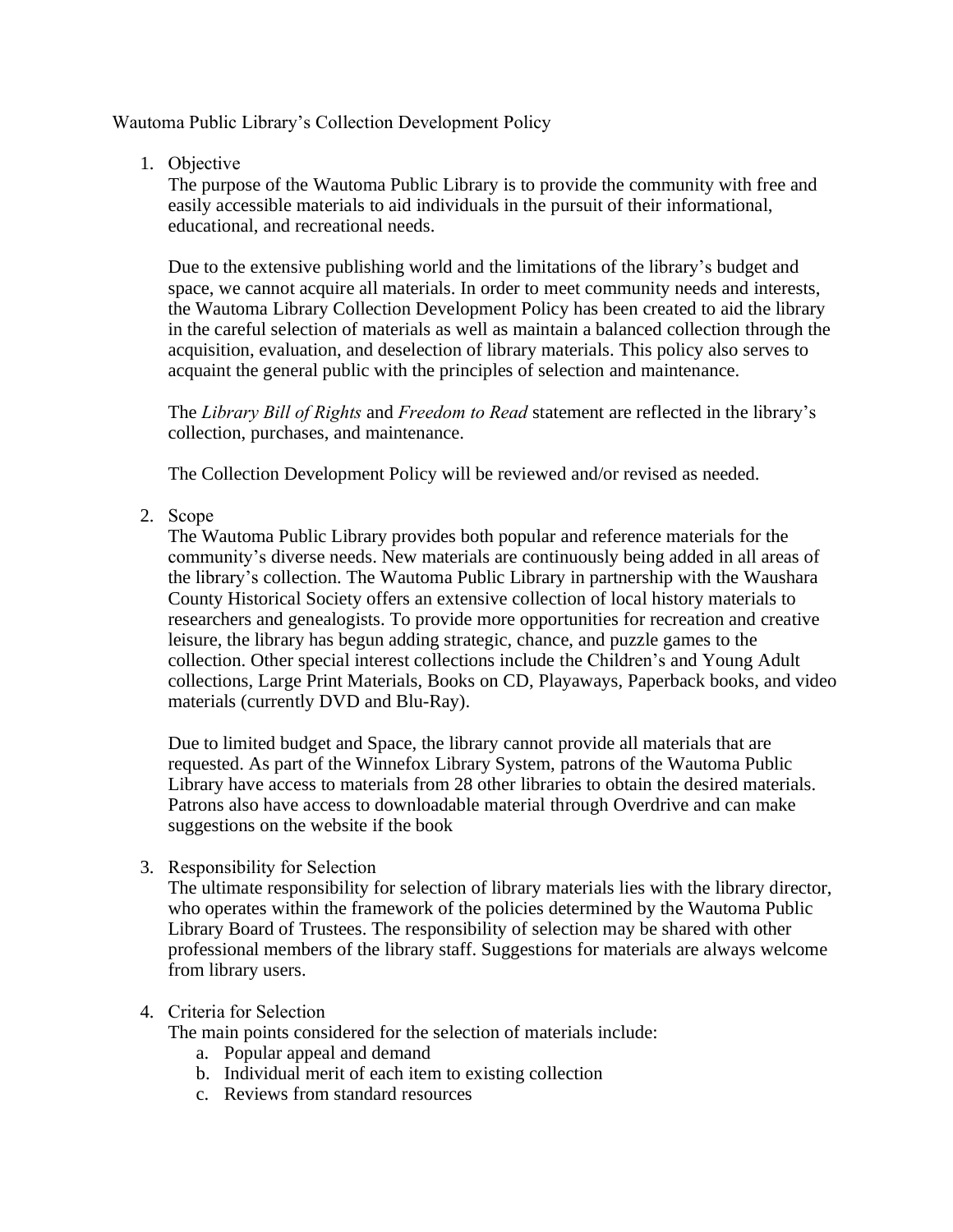- d. Price and budget
- e. Integrity of creator and publisher
- f. Timeliness and permanent value
- g. Access and availability elsewhere
- h. Format appropriate for public use

It is essential in a free society for all citizens to have access to information. Therefore, no restrictions are placed on what anyone may read in the collection of the Wautoma Public Library. Well-intentioned individuals or groups occasionally question the suitability of certain items in the collection. Although their concern for the effects of materials on impressionable persons is understandable, the library takes the position that the danger in not providing free access to information and ideas is greater than the danger in providing it.

5. Weeding

Ongoing and regular withdrawal of materials is required to keep collections current, attractive, and responsive to community needs. Materials are withdrawn because the content has become obsolete, the physical condition has become damaged or worn beyond repair, or they are items that were once popular and are no longer used. Depending on their condition, withdrawn materials are either recycled, donated to the friends of the Library for their book sale, or given to care facilities or schools.

Library staff considers the following criteria in choosing materials for withdrawal:

- a. Worn or badly damaged materials
- b. Frequency of use
- c. Superseded editions or obsolete items and formats
- d. Availability of other titles on the subject
- e. Availability online or easily accessible elsewhere
- f. Local interest and needs
- g. Importance to Wautoma Public Library's core collections
- 6. Gifts and Donations

The library accepts gifts of books and other materials with the understanding that they will be added to the collection only if appropriate and needed. If they are not needed because of duplication, condition, or dated information they will be disposed of as the director sees fit. Many will be donated to the Friends of the Library for their book sale, others may be given away for free, and those in very poor condition will be recycled. If donors wish that materials not added to the collection be returned to them, they may indicate that desire when delivering the materials to the library. The same criteria for selection which are applied to purchased materials are applied to gifts. The cost of processing and the availability of shelving space are also factors in determining the acceptance of gifts.

Memorial gifts of books or money are also accepted with suitable bookplates placed in the book. Specific memorial books can be ordered for the library on request of a patron if the request meets the criteria established by the Board. It is desirable for gifts of or for specific titles to be offered after consultation with the library director. If no specific title is requested, book selection will be made by the director.